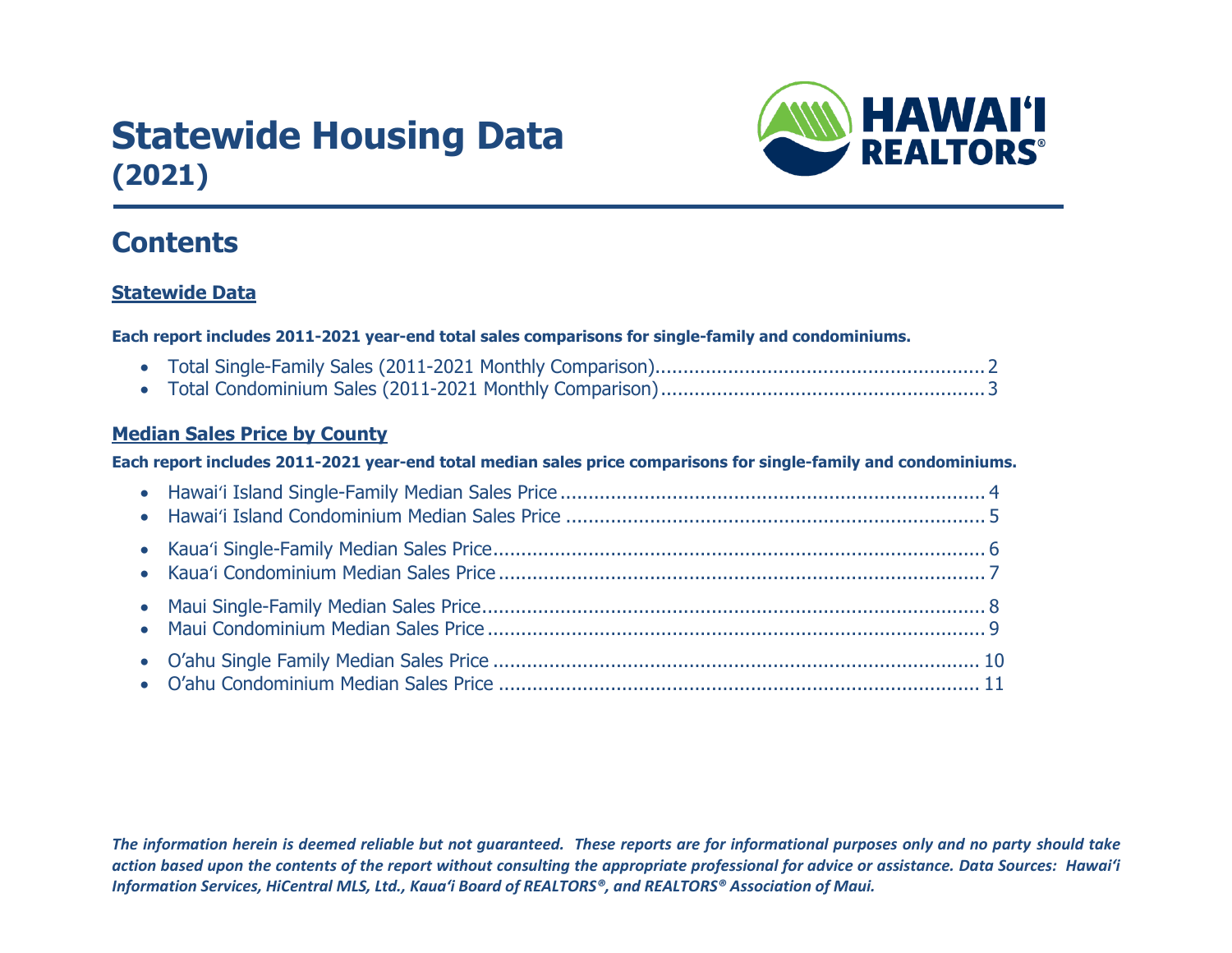# **Total Single-Family Sales**

|                 | 2011 | 2012 | 2013 | 2014 | 2015 | 2016 | 2017 | 2018 | 2019 | 2020 | 2021 | % Change ('20-'21) |
|-----------------|------|------|------|------|------|------|------|------|------|------|------|--------------------|
| January         | 387  | 352  | 427  | 447  | 470  | 493  | 515  | 557  | 505  | 601  | 693  | 15.31%             |
| February        | 375  | 445  | 415  | 430  | 428  | 537  | 484  | 528  | 469  | 543  | 645  | 18.78%             |
| <b>March</b>    | 540  | 491  | 478  | 502  | 513  | 656  | 693  | 720  | 613  | 685  | 865  | 26.28%             |
| <b>April</b>    | 485  | 478  | 599  | 556  | 604  | 644  | 630  | 620  | 669  | 551  | 863  | 56.62%             |
| <b>May</b>      | 493  | 506  | 581  | 601  | 645  | 666  | 749  | 702  | 743  | 443  | 852  | 92.33%             |
| June            | 499  | 574  | 617  | 618  | 642  | 677  | 770  | 732  | 688  | 562  | 917  | 63.17%             |
| July            | 480  | 519  | 585  | 623  | 697  | 667  | 697  | 689  | 741  | 711  | 814  | 14.49%             |
| <b>August</b>   | 534  | 535  | 659  | 579  | 679  | 699  | 727  | 711  | 758  | 757  | 880  | 16.25%             |
| September       | 533  | 517  | 607  | 595  | 611  | 638  | 705  | 636  | 686  | 801  | 865  | 7.99%              |
| <b>October</b>  | 453  | 599  | 564  | 567  | 661  | 616  | 749  | 616  | 714  | 786  | 796  | 1.27%              |
| l November      | 501  | 530  | 560  | 480  | 482  | 631  | 641  | 586  | 639  | 757  | 746  | $-1.45%$           |
| <b>December</b> | 487  | 571  | 549  | 562  | 618  | 703  | 698  | 588  | 659  | 896  | 850  | $-5.13%$           |
| <b>TOTAL:</b>   | 5767 | 6117 | 6641 | 6560 | 7050 | 7627 | 8058 | 7685 | 7884 | 8093 | 9786 | 20.92%             |

### **Single-Family Year End Totals 2021 Total Sales by Month**



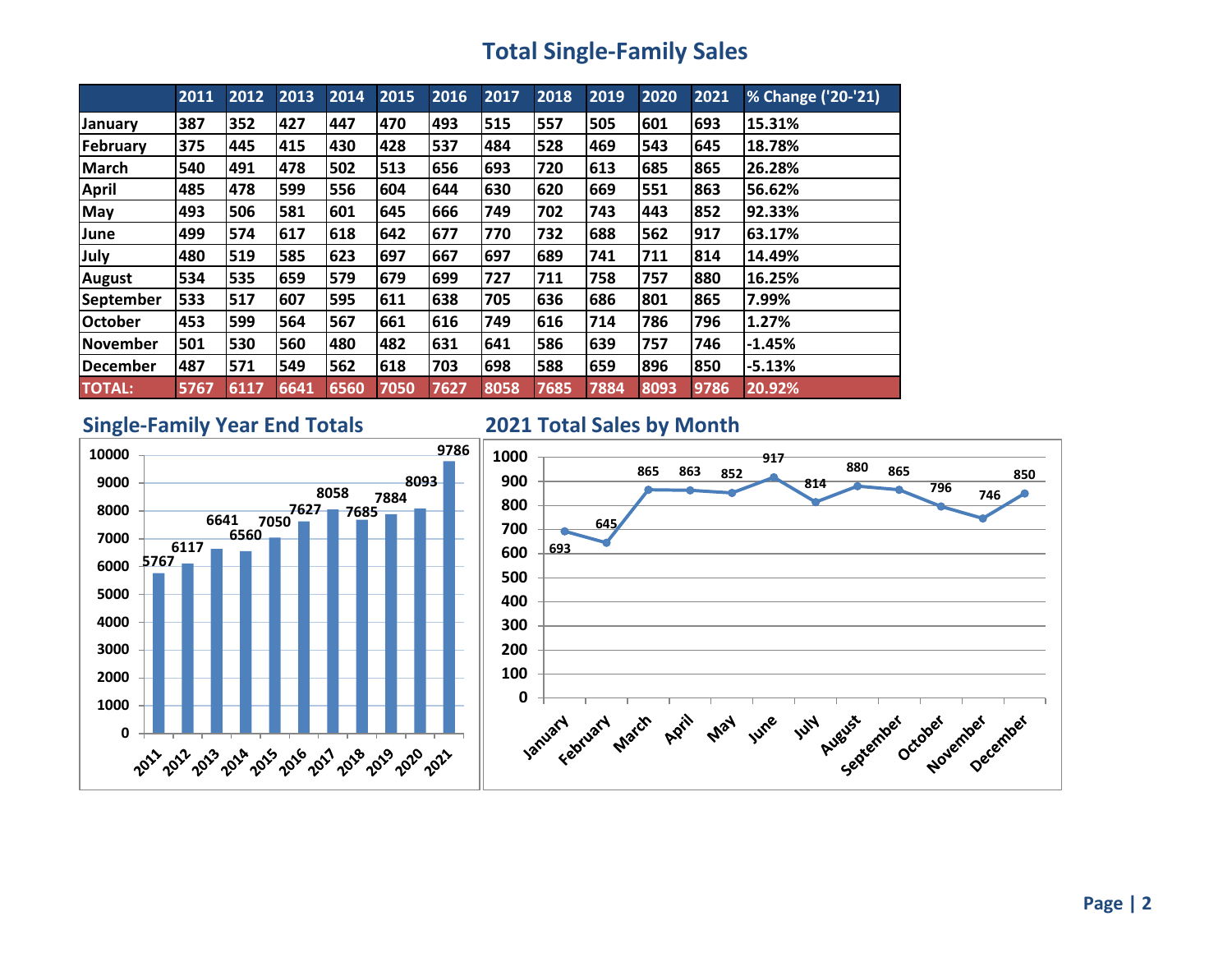# **Total Condo Sales**

|                | 2011 | 2012 2013 2014 |      |      | 2015 | 2016 | 2017 | 2018 | 2019 | 2020 | 2021  | % Change ('20- '21) |
|----------------|------|----------------|------|------|------|------|------|------|------|------|-------|---------------------|
| January        | 415  | 420            | 409  | 488  | 449  | 510  | 572  | 584  | 551  | 587  | 631   | 7.50%               |
| February       | 460  | 506            | 441  | 458  | 466  | 490  | 559  | 605  | 521  | 545  | 747   | 37.06%              |
| <b>March</b>   | 559  | 624            | 591  | 599  | 615  | 707  | 742  | 741  | 725  | 676  | 1045  | 54.59%              |
| <b>April</b>   | 559  | 562            | 675  | 679  | 663  | 703  | 708  | 855  | 762  | 504  | 1110  | 120.24%             |
| <b>May</b>     | 541  | 571            | 667  | 680  | 657  | 698  | 807  | 794  | 791  | 362  | 1011  | 179.28%             |
| June           | 535  | 566            | 805  | 595  | 696  | 723  | 793  | 839  | 706  | 439  | 1151  | 162.19%             |
| July           | 477  | 519            | 641  | 610  | 681  | 663  | 686  | 721  | 776  | 599  | 1022  | 70.62%              |
| <b>August</b>  | 508  | 590            | 662  | 612  | 593  | 706  | 768  | 781  | 730  | 611  | 1010  | 65.30%              |
| September      | 510  | 472            | 614  | 575  | 691  | 696  | 760  | 732  | 669  | 637  | 926   | 45.37%              |
| <b>October</b> | 446  | 520            | 612  | 623  | 611  | 614  | 757  | 681  | 728  | 714  | 860   | 20.45%              |
| November       | 468  | 520            | 590  | 483  | 501  | 614  | 721  | 636  | 657  | 662  | 878   | 32.63%              |
| December       | 503  | 614            | 576  | 591  | 612  | 746  | 711  | 680  | 668  | 821  | 913   | 11.21%              |
| <b>TOTAL:</b>  | 5981 | 6484           | 7283 | 6993 | 7235 | 7870 | 8584 | 8649 | 8284 | 7157 | 11304 | 57.94%              |

### **Condominium Year End Totals 2021 Total Sales by Month**



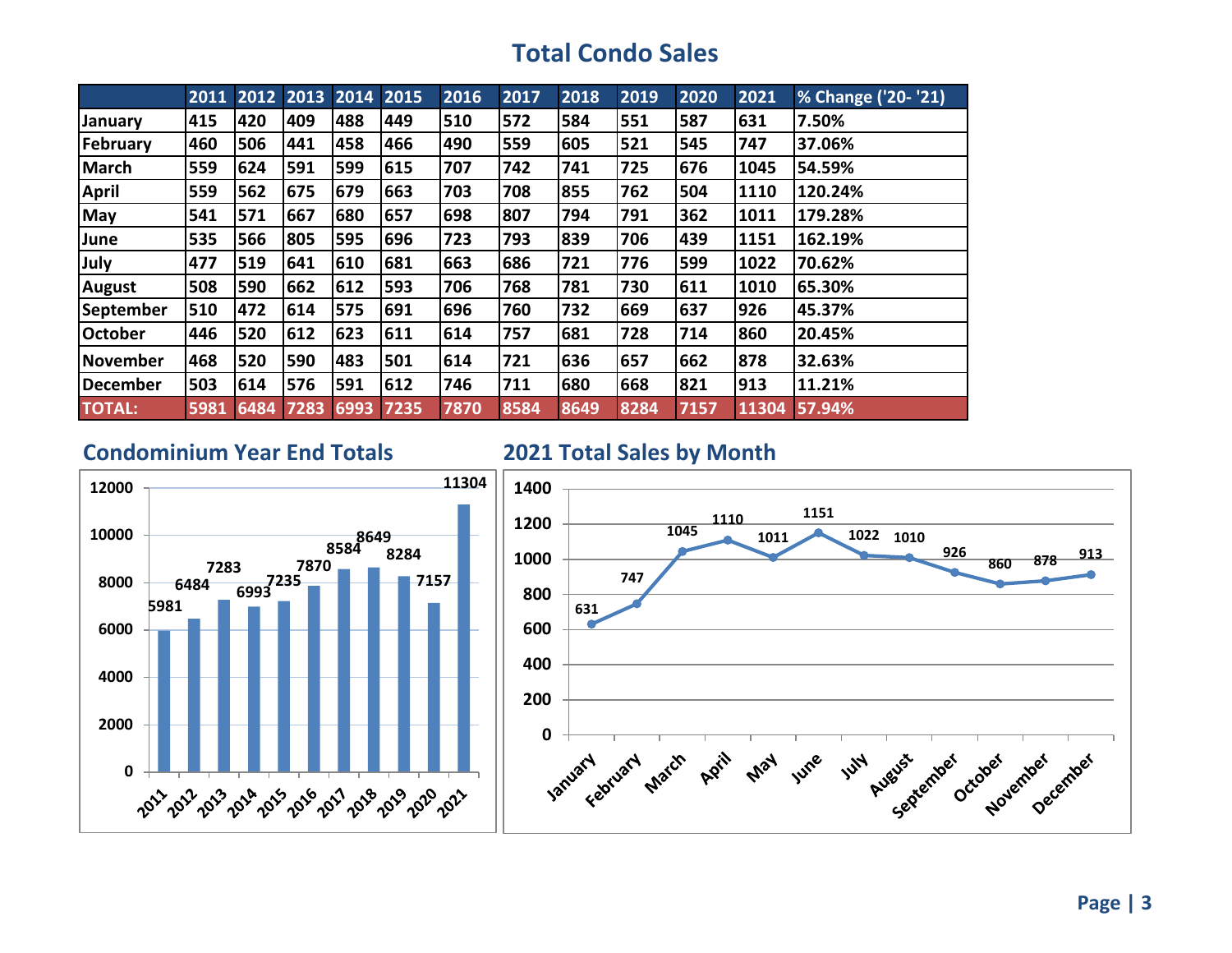# **Hawai'i Island Median Single-Family Sales Price**

|                | 2011                    | 2012      | 2013                                                             | 2014 | 2015      | 2016      | 2017      | 2018          | 2019      | 2020      | 2021         |
|----------------|-------------------------|-----------|------------------------------------------------------------------|------|-----------|-----------|-----------|---------------|-----------|-----------|--------------|
| <b>January</b> | \$230,000               | \$231,000 | \$265,000  \$327,000                                             |      | \$352,500 | \$290,450 | \$344,500 | 329,000<br>S. | 359,850   | \$448,000 | 450,000<br>Ş |
| February       | \$262,000               | \$235,000 | \$293,750  \$312,000                                             |      | \$329,000 | \$300,000 | \$344,250 | \$322,500     | 382,000   | \$450,000 | 525,000      |
| <b>March</b>   | \$326,000               |           | \$215,000  \$270,000  \$320,000                                  |      | \$330,000 | \$305,000 | \$377,500 | 382,500<br>S. | 381,360   | \$412,000 | 413,000      |
| <b>April</b>   |                         |           | \$259,950  \$241,500  \$329,000  \$315,000                       |      | \$378,950 | \$365,000 | \$337,500 | 388,800       | 355,000   | \$362,500 | 480,000      |
| <b>May</b>     |                         |           | \$239,000  \$300,000  \$300,000  \$293,000  \$332,000            |      |           | \$314,000 | \$320,000 | \$400,000     | 413,000   | \$370,000 | 500,000      |
| June           |                         |           | \$257,500  \$242,500  \$350,000  \$300,000                       |      | \$285,000 | \$371,500 | \$351,250 | 381,250<br>S. | 370,000   | \$375,000 | 460,000      |
| July           |                         |           | \$227,500  \$260,000  \$289,950  \$330,000                       |      | \$343,500 | \$305,000 | \$325,000 | \$320,000     | 375,000   | \$357,000 | 436,000      |
| <b>August</b>  |                         |           | \$252,500  \$270,000  \$320,000  \$300,000  \$336,500            |      |           | \$353,750 | \$370,000 | 355,000       | 396,053   | \$439,000 | 507,500      |
| September      |                         |           | \$225,000  \$247,500  \$277,500  \$331,500                       |      | \$365,000 | \$327,000 | \$332,450 | \$356,720     | 393,750   | \$420,000 | 499,000      |
| <b>October</b> |                         |           | \$242,000  \$299,999  \$266,500  \$325,750                       |      | \$295,000 | \$380,000 | \$383,250 | \$335,000     | 350,000   | \$402,500 | 480,000<br>S |
| November       |                         |           | \$248,500  \$245,000  \$309,500  \$350,000                       |      | \$328,500 | \$359,000 | \$371,250 | \$364,900     | 394,500   | \$447,000 | 526,500      |
| December       |                         |           | $ \$265,000$ $ \$306,650$ $ \$282,500$ $ \$310,000$ $ \$309,000$ |      |           | \$285,000 | \$340,000 | 399,000<br>S. | 359,875   | \$477,000 | 534,000      |
|                | <b>TOTAL: \$252,913</b> |           | $$257,846$ \$296,142 \$317,854                                   |      | \$332,079 | \$329,642 | \$349,746 | \$361,223     | \$377,532 | \$413,333 | \$484,250    |

### **Single-Family Year-End Median Average 2021 Median by Month**

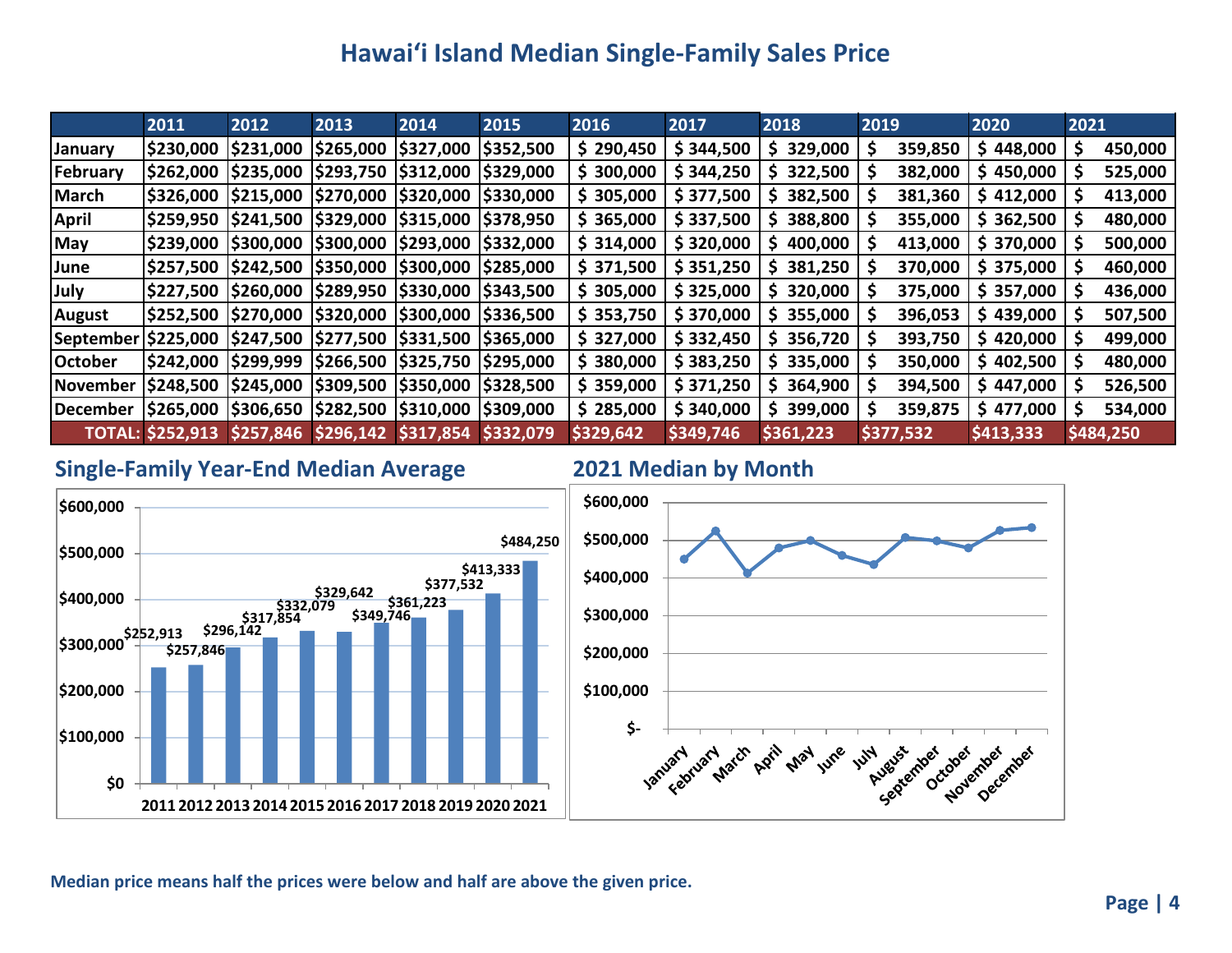# **Hawai'i Island Median Condominium Sales Price**

|                | 2011                    | 2012      | 2013      | 2014      | 2015      | 2016      | 2017      | 2018      | 2019          | 2020      | 2021          |
|----------------|-------------------------|-----------|-----------|-----------|-----------|-----------|-----------|-----------|---------------|-----------|---------------|
| <b>January</b> | \$219,000               | \$182,500 | \$195,000 | \$253,750 | \$251,250 | \$254,000 | \$330,500 | \$347,000 | \$325,000     | \$430,000 | \$469,500     |
| February       | \$242,500               | \$216,500 | \$218,000 | \$340,000 | \$223,500 | \$360,000 | \$387,000 | \$332,500 | \$380,000     | \$324,000 | 485,000<br>S. |
| <b>March</b>   | \$200,000               | \$309,950 | \$310,750 | \$315,000 | \$339,000 | \$275,000 | \$365,000 | \$410,000 | \$375,000     | \$410,000 | 506,250<br>S. |
| <b>April</b>   | \$254,000               | \$275,000 | \$355,000 | \$320,000 | \$260,000 | \$345,500 | \$313,750 | \$372,500 | \$419,000     | \$349,900 | 485,000<br>S. |
| May            | \$199,900               | \$240,000 | \$291,500 | \$245,000 | \$332,000 | \$339,500 | \$275,000 | \$382,500 | \$375,000     | \$319,000 | \$439,000     |
| June           | \$259,000               | \$292,000 | \$196,000 | \$266,500 | \$285,000 | \$300,000 | \$368,750 | \$362,500 | \$385,000     | \$378,000 | \$485,000     |
| July           | \$155,000               | \$217,500 | \$259,000 | \$377,000 | \$254,000 | \$285,000 | \$292,000 | \$292,200 | 330,000<br>S. | \$327,500 | 475,000<br>S. |
| <b>August</b>  | \$247,000               | \$225,000 | \$280,000 | \$265,000 | \$267,500 | \$285,000 | \$300,000 | \$330,000 | \$325,000     | \$475,000 | \$450,000     |
| September      | \$213,750               | \$269,500 | \$305,000 | \$318,000 | \$375,000 | \$312,500 | \$302,000 | \$297,500 | \$354,500     | \$410,000 | 488,750<br>S. |
| <b>October</b> | \$215,000               | \$215,000 | \$219,475 | \$297,500 | \$267,500 | \$361,250 | \$265,000 | \$323,000 | 363,500<br>S. | \$450,000 | 555,000<br>S. |
| November       | \$171,500               | \$220,000 | \$244,000 | \$205,000 | \$300,000 | \$321,000 | \$336,000 | \$324,000 | \$372,750     | \$447,500 | 547,500<br>S. |
| December       | \$225,900               | \$326,000 | \$230,950 | \$235,000 | \$270,000 | \$295,000 | \$281,500 | \$384,000 | \$350,000     | \$385,000 | \$483,544     |
|                | <b>TOTAL: \$216,879</b> | \$249,079 | \$258,723 | \$286,479 | \$285,396 | \$311,146 | \$318,042 | \$346,475 | \$362,896     | \$392,158 | \$489,129     |

### **Condominium Year-End Median Average 2021 Median by Month**



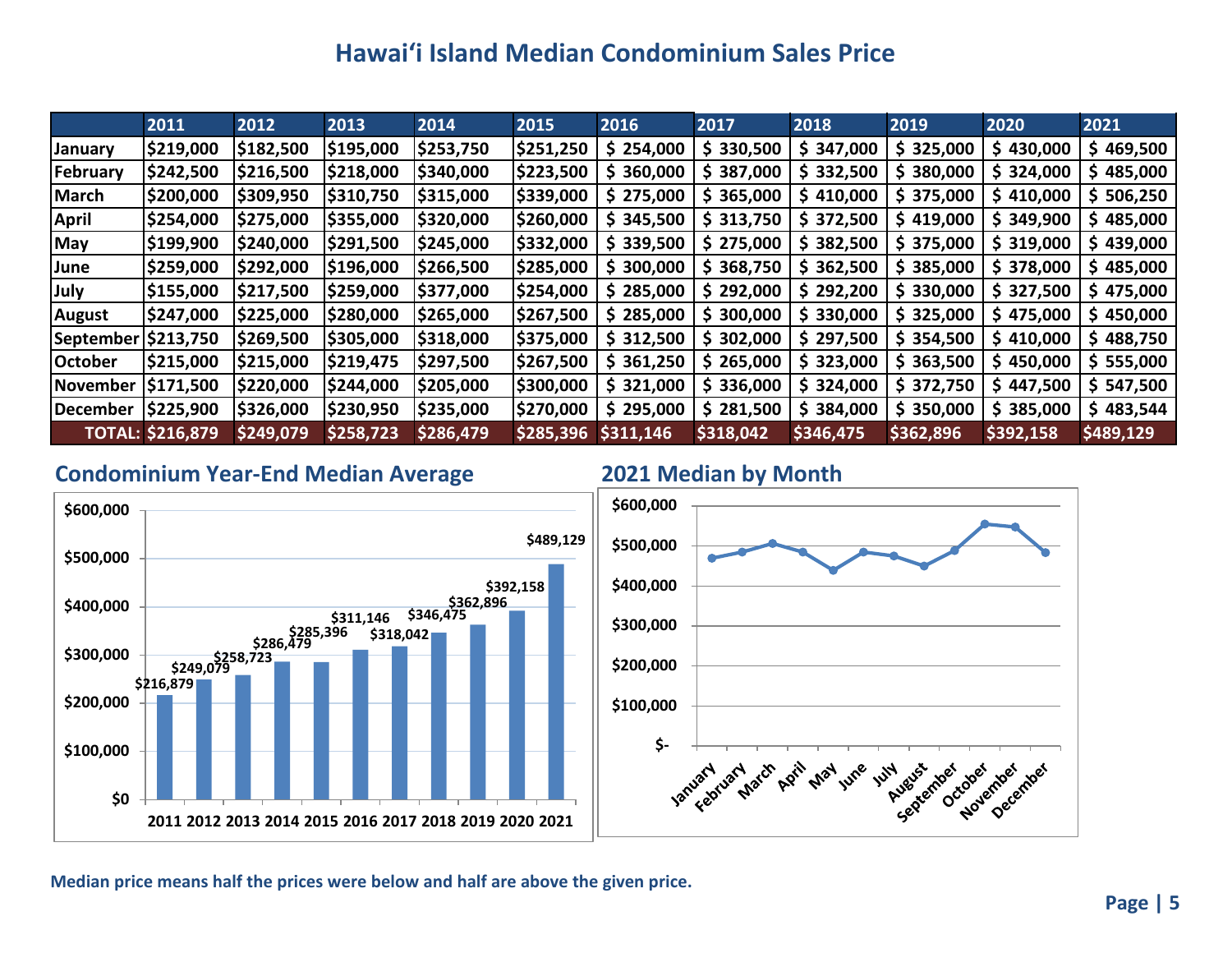# **Kaua'i Median Single-Family Sales Price**

|                 | 2011                    | 2012      | 2013                                       | 2014            | 2015      | 2016       | 2017      | 2018      | 2019      | 2020      | 2021        |
|-----------------|-------------------------|-----------|--------------------------------------------|-----------------|-----------|------------|-----------|-----------|-----------|-----------|-------------|
| <b>January</b>  | \$420,000               | \$402,500 | \$405,000                                  | \$483,750       | \$497,000 | \$645,000  | \$632,000 | \$770,000 | \$685,750 | \$795,000 | \$1,030,500 |
| February        | \$600,000               | \$449,000 | \$512,400                                  | <b>S499,000</b> | \$730,000 | \$650,000  | \$682,500 | \$725,000 | \$689,000 | \$802,500 | \$1,026,000 |
| March           | \$435,000               | \$350,000 | \$477,500 \$562,500                        |                 | \$967,500 | \$652,000  | \$669,000 | \$758,000 | \$609,919 | \$750,000 | \$1,077,500 |
| <b>April</b>    | \$446,250               |           | \$680,000  \$575,000  \$542,500  \$551,750 |                 |           | \$550,000  | \$641,000 | \$635,000 | \$622,504 | \$725,000 | \$1,050,000 |
| <b>May</b>      | \$600,000               | \$480,000 | \$519,500  \$530,000  \$615,000            |                 |           | \$ 510,000 | \$750,000 | \$737,500 | \$660,000 | \$772,500 | \$1,125,000 |
| <b>June</b>     | <b>\$430,000</b>        | \$400,000 | \$530,000  \$560,750  \$570,000            |                 |           | \$690,999  | \$702,500 | \$730,000 | \$620,000 | \$605,000 | \$1,100,000 |
| July            | \$430,000               |           | \$410,000  \$432,500  \$495,000  \$612,000 |                 |           | \$750,000  | \$625,000 | \$615,000 | \$650,000 | \$813,750 | \$1,327,500 |
| <b>August</b>   | \$447,500               | \$460,000 | \$685,000  \$521,500  \$645,000            |                 |           | \$600,000  | \$622,063 | \$695,000 | \$657,000 | \$750,000 | 910,000     |
| September       | \$440,000               | \$524,500 | \$490,000  \$522,500  \$550,500            |                 |           | \$580,000  | \$640,000 | \$677,000 | \$615,000 | \$810,000 | \$1,172,500 |
| <b>October</b>  | \$450,000               | \$410,000 | \$580,000 \$475,000                        |                 | \$675,000 | \$624,000  | \$700,000 | \$745,000 | \$680,500 | \$976,250 | \$1,000,000 |
| <b>November</b> | \$463,500               | \$522,500 | \$589,500  \$499,000                       |                 | \$585,000 | \$598,000  | \$682,500 | \$782,500 | \$800,000 | \$772,007 | \$1,213,000 |
| December        | \$429,000               |           | \$458,750  \$454,500  \$875,000  \$575,000 |                 |           | \$690,000  | \$625,000 | \$625,000 | \$715,000 | \$922,504 | \$1,625,000 |
|                 | <b>TOTAL: \$465,938</b> | \$462,271 | \$520,908 \$547,208                        |                 | \$631,146 | \$628,333  | \$664,297 | \$707,917 | \$667,056 | \$791,209 | \$1,138,083 |

### **Single-Family Year-End Median Average 2021 Median by Month**



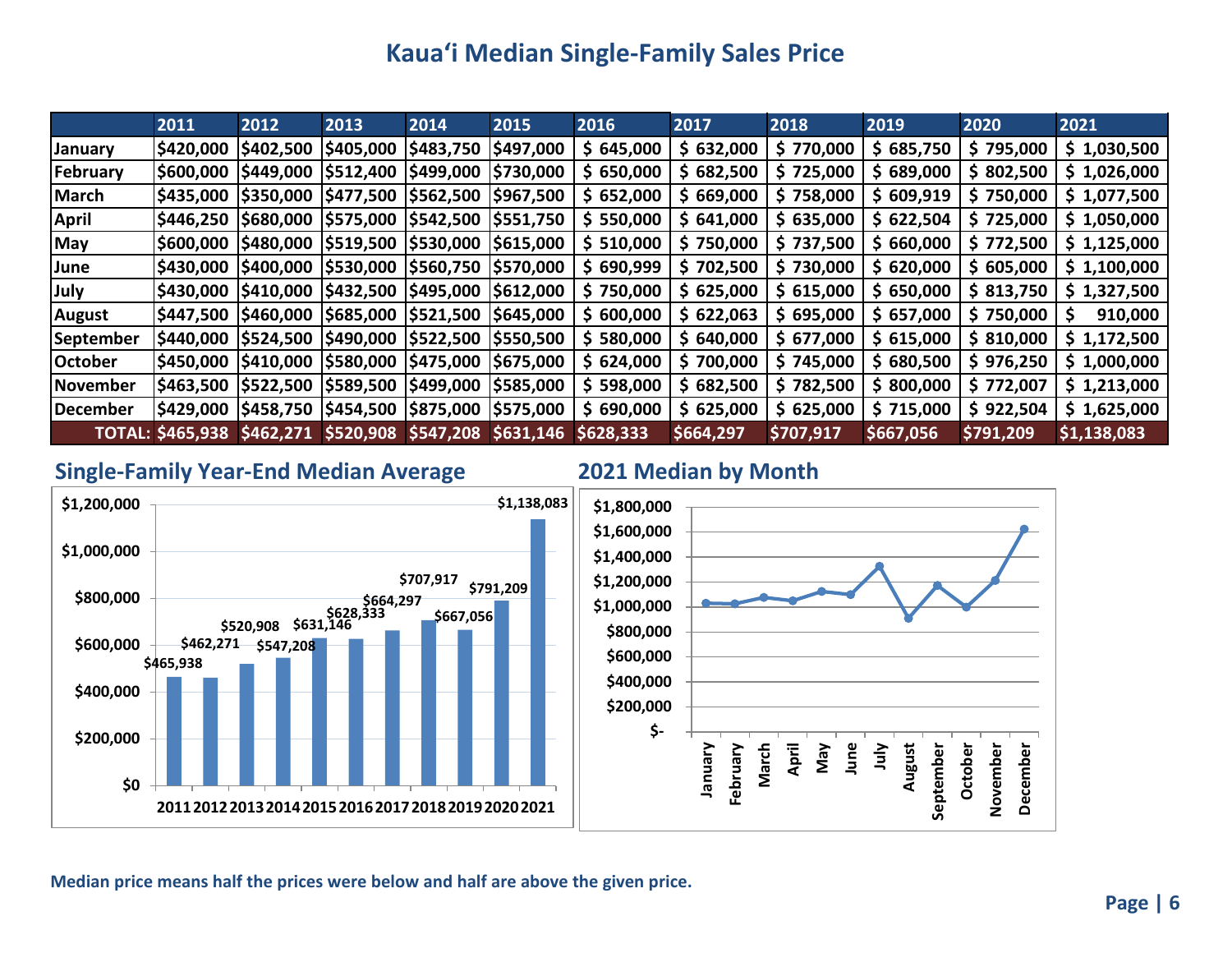# **Kaua'i Median Condominium Sales Price**

|                | 2011                    | 2012             | 2013                    | 2014                                | 2015            | 2016      | 2017      | 2018      | 2019       | 2020       | 2021      |         |
|----------------|-------------------------|------------------|-------------------------|-------------------------------------|-----------------|-----------|-----------|-----------|------------|------------|-----------|---------|
| <b>January</b> | \$219,000               | \$200,000        | \$335,500               | \$310,000                           | \$430,000       | \$485,000 | \$301,000 | \$287,500 | \$ 570,000 | \$487,500  | Ş         | 557,000 |
| February       | \$144,500               | <b>\$270,000</b> | \$225,000               | \$304,500                           | \$315,000       | \$345,000 | \$464,000 | \$333,000 | \$480,000  | \$811,500  |           | 675,000 |
| March          | \$187,450               | \$285,000        | \$395,000               | \$310,000                           | \$297,504       | \$355,000 | \$425,000 | \$441,500 | \$ 535,000 | \$699,950  |           | 660,000 |
| <b>April</b>   | \$204,900               | \$312,000        | \$325,000  \$378,000    |                                     | \$385,000       | \$429,975 | \$430,000 | \$463,500 | \$705,000  | \$499,500  |           | 510,000 |
| May            | <b>S216,000</b>         | \$264,500        | $ $364,750$ $ $385,000$ |                                     | \$375,000       | \$344,500 | \$467,500 | \$284,000 | \$585,000  | \$350,000  |           | 629,000 |
| <b>June</b>    | \$282,500               | \$435,000        | \$271,000  \$307,000    |                                     | \$306,504       | \$344,000 | \$430,000 | \$587,000 | \$ 528,000 | \$470,000  |           | 620,000 |
| July           | S207,450                | \$252,800        | \$276,250  \$378,500    |                                     | <b>S447,500</b> | \$425,000 | \$360,000 | \$480,000 | \$630,000  | \$549,500  | S         | 626,750 |
| <b>August</b>  | \$262,000               | \$242,000        | $ $274,000$ $ $300,000$ |                                     | <b>S249,500</b> | \$468,000 | \$428,500 | \$455,000 | \$585,750  | \$415,000  |           | 485,000 |
| September      | \$235,500               | \$325,000        | \$207,500 \$240,000     |                                     | <b>S407,500</b> | \$445,000 | \$437,500 | \$447,500 | \$549,000  | \$597,500  |           | 619,000 |
| <b>October</b> | IS250,000               | \$250,000        |                         | $ $320,000$ $ $238,338$ $ $325,000$ |                 | \$440,000 | \$465,000 | \$450,000 | \$559,000  | \$540,000  |           | 729,000 |
| November       | \$212,500               | \$294,000        | \$290,000 \$400,000     |                                     | \$437,000       | \$390,000 | \$412,000 | \$552,500 | \$565,000  | \$665,000  |           | 686,750 |
| December       | \$315,000               | \$290,000        | $ $380,000$ $ $385,000$ |                                     | \$364,500       | \$400,000 | \$542,500 | \$666,043 | \$689,830  | \$ 515,000 |           | 597,000 |
|                | <b>TOTAL: \$228,067</b> | \$285,025        |                         | $ $305,333$ $$328,028$              | \$361,667       | \$405,956 | \$430,250 | \$453,962 | \$581,798  | \$550,038  | \$616,208 |         |

### **Condominium Year-End Median Average 2021 Median by Month**



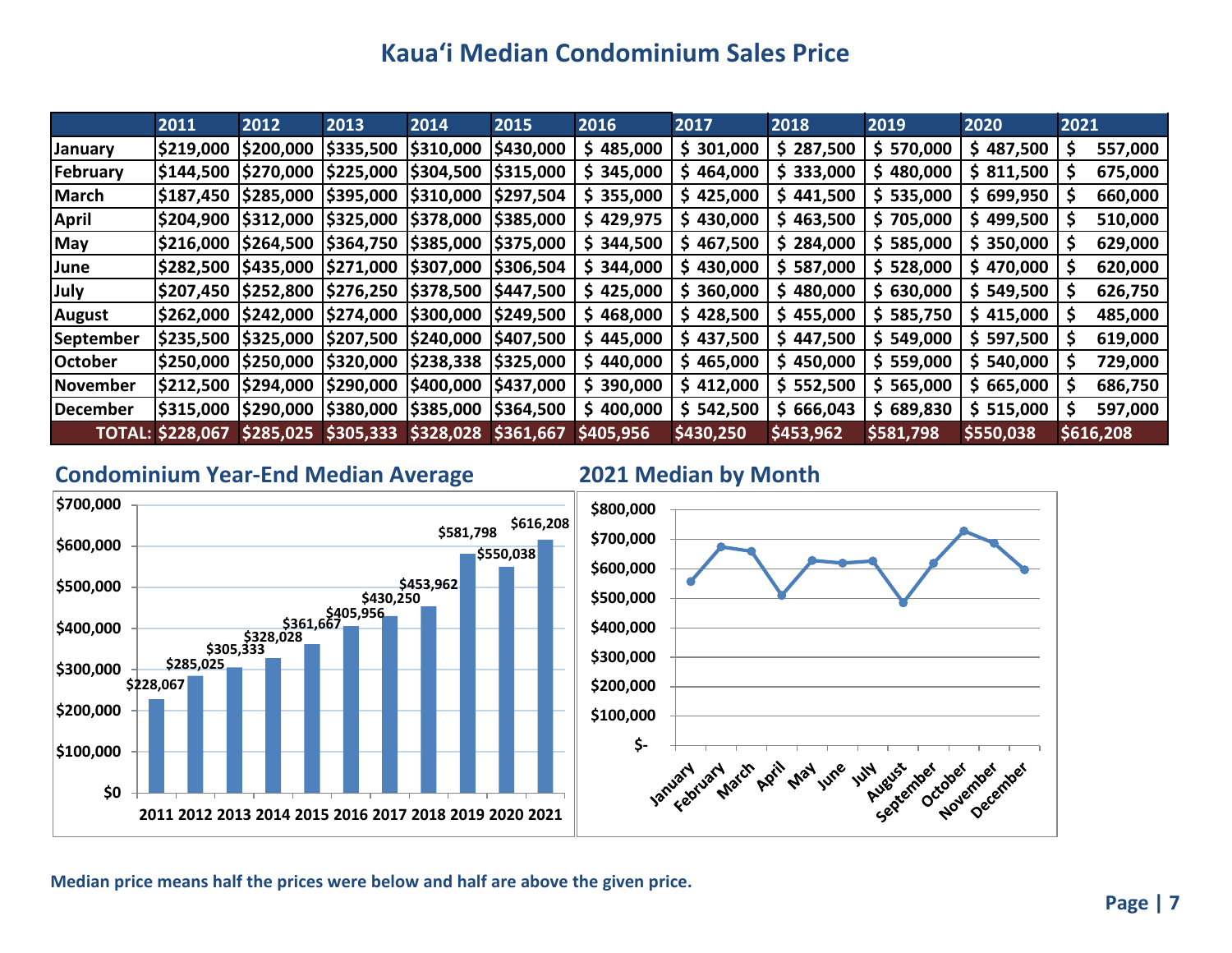# **Maui Median Single-Family Sales Price**

|                 | 2011             | 2012      | 2013                 | 2014                                | 2015      | 2016      | 2017      | 2018      | 2019      | 2020                   | 2021        |
|-----------------|------------------|-----------|----------------------|-------------------------------------|-----------|-----------|-----------|-----------|-----------|------------------------|-------------|
| <b>January</b>  | \$495,415        | \$408,000 | \$550,000            | \$695,000                           | \$577,000 | \$630,000 | \$660,000 | \$705,000 | \$730,000 | \$777,500              | 980,000     |
| February        | \$495,415        | \$513,750 | \$537,500            | <b>S560,000</b>                     | \$558,625 | \$595,000 | \$685,000 | \$684,350 | \$790,000 | \$747,150              | 895,000     |
| March           | \$450,000        | \$443,750 | \$409,500  \$590,500 |                                     | \$632,625 | \$611,500 | \$756,000 | \$680,000 | \$712,718 | \$835,000              | 980,000     |
| <b>April</b>    | <b>IS500,000</b> | \$469,000 |                      | \$470,000  \$583,000  \$581,000     |           | \$665,000 | \$725,000 | \$725,000 |           | $$319,500$ $$754,523$  | 983,500     |
| <b>May</b>      | \$418,000        | \$382,000 |                      | \$549,000  \$537,500  \$607,098     |           | \$622,500 | \$700,000 | \$690,000 | \$705,000 | \$800,000              | \$1,039,000 |
| <b>June</b>     | \$429,000        | \$575,500 |                      | \$599,000  \$530,000  \$650,000     |           | \$659,000 | \$740,000 | \$725,000 |           | $$750,000$   \$773,250 | \$1,117,500 |
| <b>July</b>     | \$394,500        | \$488,000 |                      | \$475,000  \$570,250  \$590,000     |           | \$600,000 | \$701,000 | \$764,500 | \$788,000 | \$779,690              | \$1,050,000 |
| <b>August</b>   | \$410,000        | \$509,000 |                      | \$585,000  \$570,000  \$550,000     |           | \$672,063 | \$700,000 | \$700,000 |           | $$825,250$ $$799,000$  | \$1,040,000 |
| September       | \$412,000        | \$425,000 |                      | \$470,000  \$570,000  \$573,300     |           | \$665,000 | \$650,000 | \$754,248 | \$719,435 | \$782,500              | 996,500     |
| <b>October</b>  | \$482,500        | \$485,000 | \$540,000 \$566,000  |                                     | \$592,000 | \$632,500 | \$668,675 | \$774,223 | \$732,000 | \$867,500              | 932,500     |
| <b>November</b> | \$422,500        | \$465,000 |                      | $ $515,000$ $ $587,500$ $ $550,000$ |           | \$635,000 | \$688,000 | \$740,398 | \$729,998 | \$852,500              | 989,000     |
| December        | \$405,000        | \$508,000 |                      | \$512,500 \$565,000 \$550,000       |           | \$701,000 | \$685,500 | \$707,500 | \$740,000 | \$849,000              | \$1,075,000 |
| <b>TOTAL:</b>   | \$442,861        | \$472,667 | \$517,708            | \$577,063                           | \$584,304 | \$640,714 | \$696,598 | \$720,852 | \$753,492 | \$801,468              | \$1,006,500 |

### **Single-Family Year-End Median Average 2021 Median by Month**

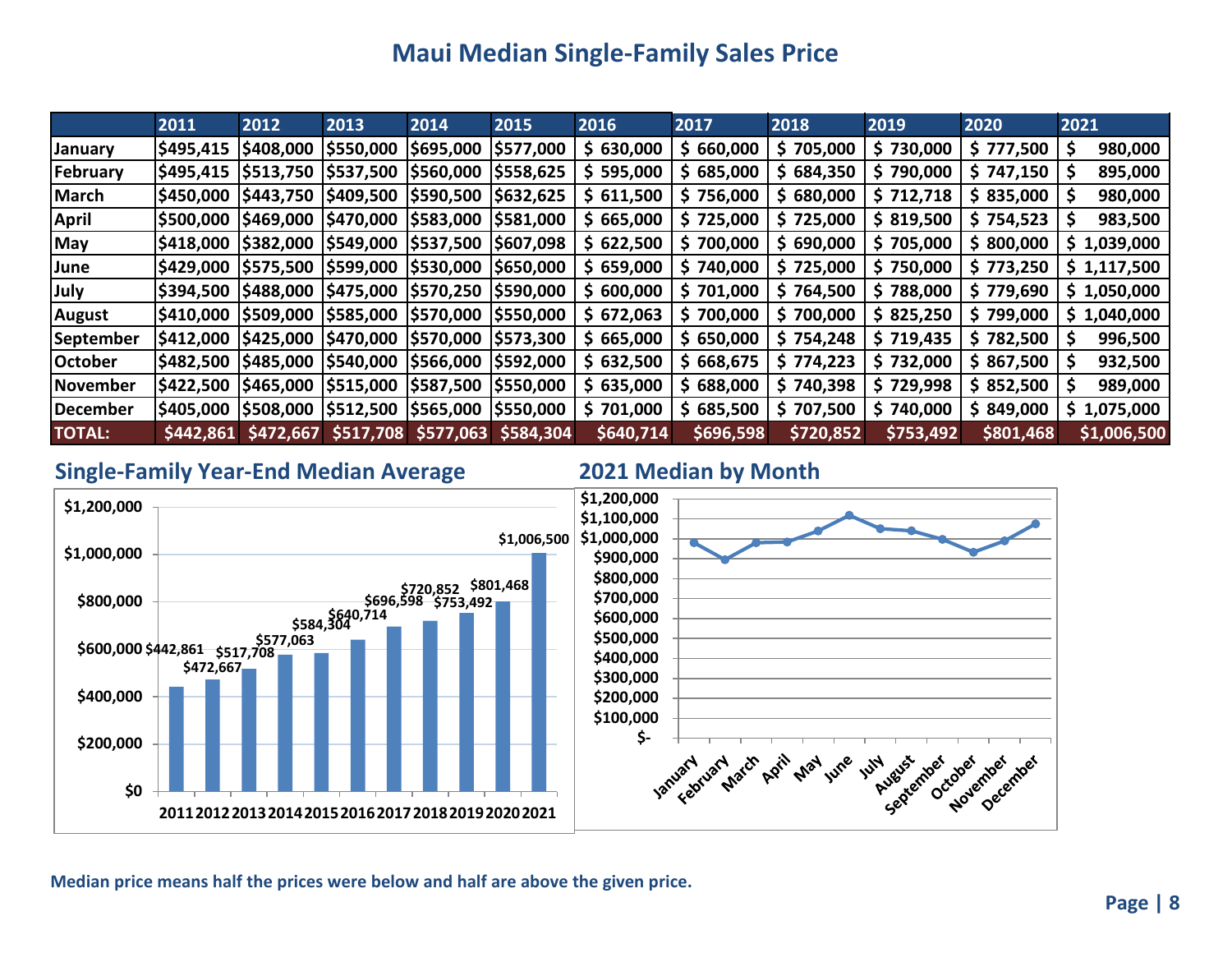# **Maui Median Condominium Sales Price**

|                 | 2011            | 2012                                       | 2013                 | 2014                                       | 2015                  | 2016      | 2017       | 2018       | 2019       | 2020      | 2021      |
|-----------------|-----------------|--------------------------------------------|----------------------|--------------------------------------------|-----------------------|-----------|------------|------------|------------|-----------|-----------|
| <b>January</b>  | \$295,000       | \$330,000                                  | \$297,000            | \$441,000                                  | \$378,000             | \$395,000 | \$ 525,000 | \$506,000  | \$528,450  | \$562,000 | \$560,000 |
| February        | \$295,000       | \$287,000                                  | \$360,000 \$345,000  |                                            | \$475,000             | \$444,450 | \$465,000  | \$469,250  | \$ 525,000 | \$553,500 | \$556,990 |
| March           | \$289,000       | \$339,500                                  | \$375,000 \$420,000  |                                            | \$440,000             | \$494,000 | \$390,000  | \$450,000  | \$508,500  | \$555,000 | \$640,000 |
| April           | <b>S338,603</b> | \$399,000                                  |                      | \$370,000  \$403,500  \$410,000            |                       | \$444,500 | \$490,000  | \$506,113  | \$444,444  | \$602,494 | \$695,000 |
| May             | \$349,500       | \$336,000                                  |                      | \$380,000 \$472,000 \$459,500              |                       | \$422,000 | \$475,000  | \$472,500  | \$ 510,000 | \$680,000 | \$615,000 |
| <b>June</b>     | \$294,500       | \$372,990  \$400,000  \$444,500  \$355,000 |                      |                                            |                       | \$384,000 | \$430,000  | \$ 515,000 | \$554,000  | \$503,000 | \$635,000 |
| <b>July</b>     | \$320,000       | \$332,000  \$357,625  \$375,000  \$399,000 |                      |                                            |                       | \$440,000 | \$440,000  | \$513,163  | \$494,875  | \$505,000 | \$713,000 |
| <b>August</b>   | <b>S266,000</b> |                                            |                      | \$342,450  \$420,000  \$410,000  \$345,500 |                       | \$420,000 | \$400,000  | \$500,000  | \$496,950  | \$663,500 | \$650,000 |
| September       | \$334,950       | \$325,000                                  |                      | \$345,000  \$462,500  \$399,500            |                       | \$379,000 | \$423,750  | \$492,500  | \$540,000  | 497,500   | \$729,125 |
| <b>October</b>  | \$310,000       |                                            |                      | \$349,995  \$347,500  \$419,000  \$392,900 |                       | \$460,000 | \$ 517,500 | \$500,000  | \$521,600  | \$593,900 | \$672,500 |
| <b>November</b> | \$265,000       | \$400,000                                  | \$350,000  \$366,250 |                                            | \$475,000             | \$382,500 | \$399,500  | \$528,650  | \$499,000  | \$560,500 | \$725,000 |
| December        | \$304,000       | \$376,000  \$365,000  \$380,000  \$410,000 |                      |                                            |                       | \$411,000 | \$432,500  | \$491,000  | \$514,120  | \$630,000 | \$700,000 |
| <b>TOTAL:</b>   | \$305,129       | \$349,161                                  | \$363,927            |                                            | $$411,563$ $$411,617$ | \$423,038 | \$449,021  | \$495,348  | \$511,412  | \$575,533 | \$657,635 |

### **Condominium Year-End Median Average 2021 Median by Month**





August river July August

idet deel ridet ridet

**Hyune.** 

**Huy**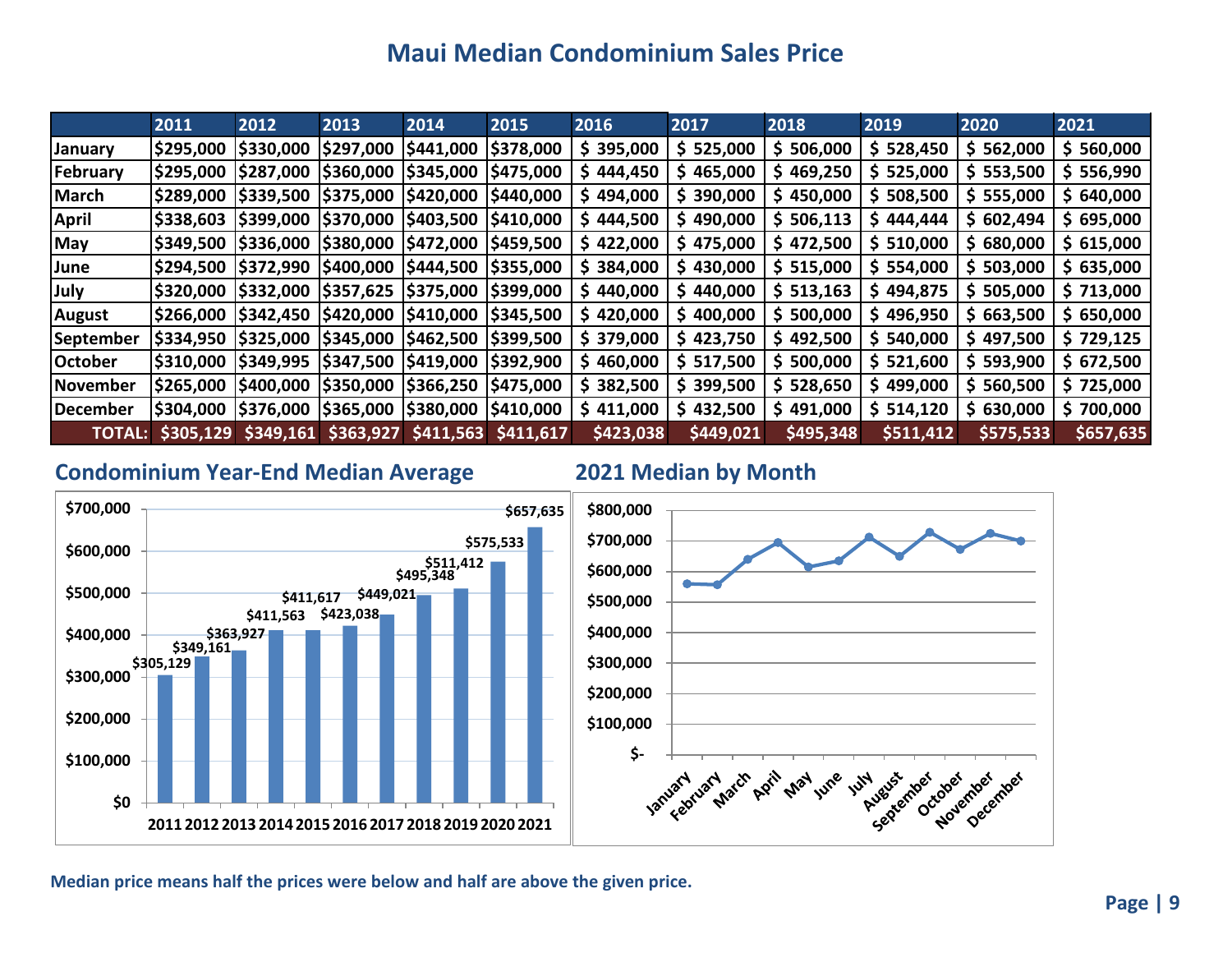# **O'ahu Median Single-Family Sales Price**

|                | 2011             | 2012     | 2013     | 2014            | 2015      | 2016      | 2017                                                                                                                       | 2018             | 2019            | 2020              | 2021                                                                                                                      |
|----------------|------------------|----------|----------|-----------------|-----------|-----------|----------------------------------------------------------------------------------------------------------------------------|------------------|-----------------|-------------------|---------------------------------------------------------------------------------------------------------------------------|
| <b>January</b> | \$570,000        | 5618,900 | 5595,000 | <b>S629,500</b> | \$675,000 | \$730,000 | \$730,000                                                                                                                  | <b>\$772,000</b> | \$767,500       | \$770,000         | \$883,000                                                                                                                 |
| February       |                  |          |          |                 |           |           | \$570,000  \$625,000  \$600,000  \$679,000  \$648,000  \$700,000  \$755,000  \$772,500                                     |                  | <b>S789,000</b> | <b>S765,000</b>   | \$917,500                                                                                                                 |
| March          |                  |          |          |                 |           |           | \$548,500 \$625,000 \$640,000 \$657,000 \$700,000 \$725,000 \$752,000 \$760,000                                            |                  | \$782,500       | <b>\$810,000</b>  | <b>S950,000</b>                                                                                                           |
| <b>April</b>   | <b>\$585,000</b> |          |          |                 |           |           | \$600,000  \$625,000  \$648,000  \$674,900  \$720,000  \$712,500  \$790,000  \$766,750                                     |                  |                 | <b>S809,000</b>   | 5928,000                                                                                                                  |
| <b>May</b>     |                  |          |          |                 |           |           | \$595,000  \$664,000  \$630,000  \$682,000  \$698,000  \$719,000  \$745,000  \$778,000  \$770,000  \$797,000  \$978,000 \$ |                  |                 |                   |                                                                                                                           |
| June           |                  |          |          |                 |           |           | \$562,500  \$620,000  \$677,250  \$700,000  \$700,000  \$760,000  \$795,000  \$782,388  \$800,000                          |                  |                 | 5770,000 5979,000 |                                                                                                                           |
| July           |                  |          |          |                 |           |           | \$591,000 \$635,000 \$647,500 \$683,500 \$710,000 \$746,000 \$750,000 \$789,500 \$835,000                                  |                  |                 | 5815,000 5992,500 |                                                                                                                           |
| <b>August</b>  |                  |          |          |                 |           |           |                                                                                                                            |                  |                 |                   | \$557,500  \$609,000  \$665,000  \$650,000  \$699,000  \$747,500  \$786,250  \$810,000  \$790,000  \$839,000  \$1,050,000 |
| September      |                  |          |          |                 |           |           |                                                                                                                            |                  |                 |                   | \$570,000  \$637,000  \$675,000  \$678,500  \$730,000  \$750,000  \$760,000  \$812,500  \$777,000  \$880,000  \$1,050,000 |
| <b>October</b> |                  |          |          |                 |           |           | \$579,000  \$625,000  \$640,000  \$690,000  \$720,000  \$742,000  \$752,000  \$800,000  \$780,000                          |                  |                 |                   | $ $865,000$ $ $1,000,000$                                                                                                 |
| November       |                  |          |          |                 |           |           |                                                                                                                            |                  |                 |                   | \$580,000  \$640,000  \$684,000  \$719,500  \$715,500  \$750,000  \$773,500  \$797,000  \$794,750  \$872,500  \$1,050,000 |
| December       | S605,000         |          |          |                 |           |           |                                                                                                                            |                  |                 |                   | \$600,000  \$685,000  \$690,000  \$700,000  \$730,000  \$750,000  \$788,000  \$820,000  \$870,000  \$1,050,000            |
|                |                  |          |          |                 |           |           | TOTAL: \$576,125 \$624,908 \$646,979 \$675,583 \$697,533 \$734,958 \$755,104 \$787,657 \$789,375 \$821,875 \$985,667       |                  |                 |                   |                                                                                                                           |

### **Single-Family Year-End Median Average 2021 Median by Month**